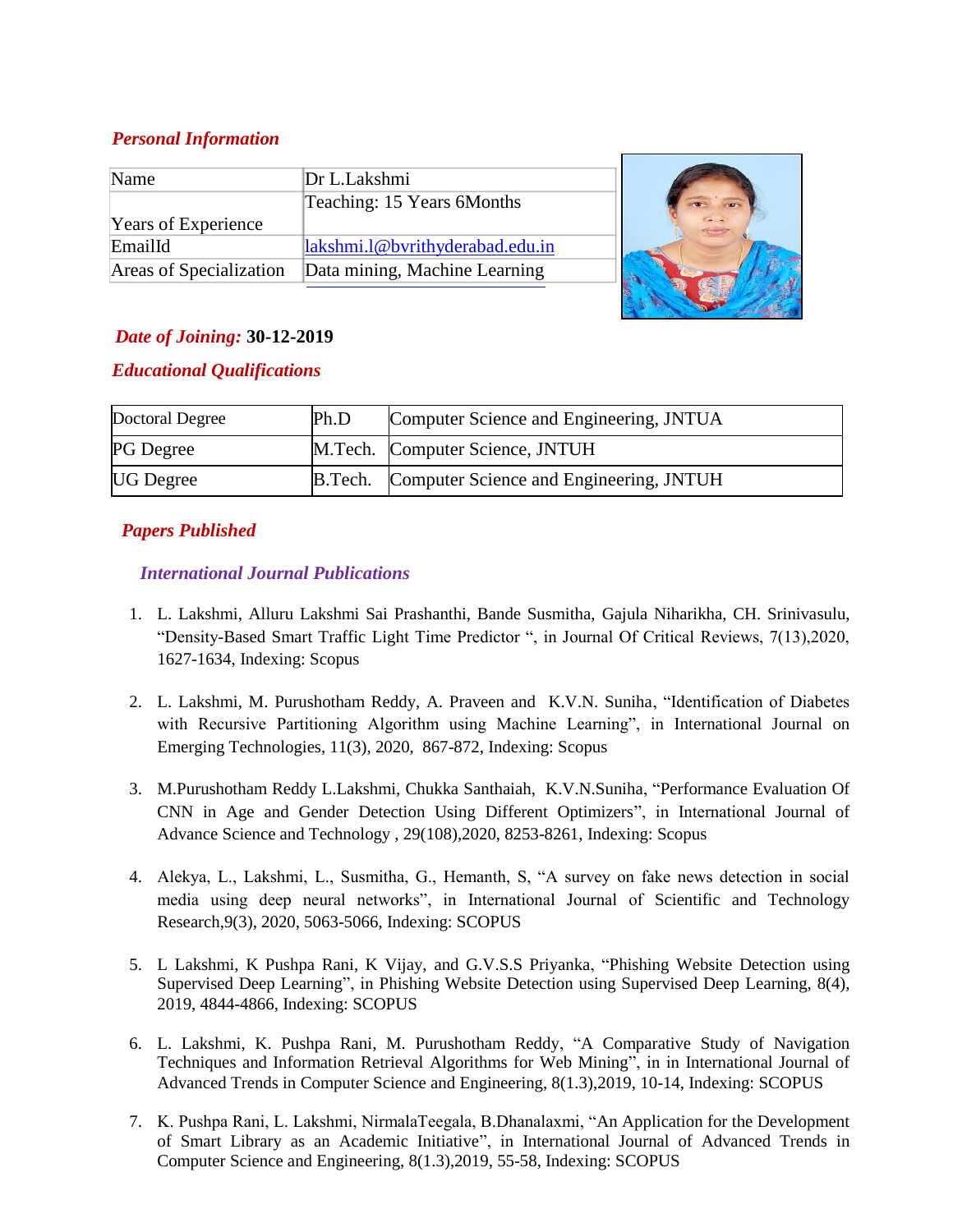- 8. M Purushotham Reddy, K Srinivasa Reddy, L Lakshmi, and A. Mallikarjuna Reddy, "Effective technique based on Intensity Huge Saturation and Standard Variation for Image Fusion of Satellite Images", in International Journal of Engineering and Advanced Technology, 8(5), 2019, 291-295. Indexing: SCOPUS
- 9. L.Lakshmi, Dr.P.Bhaskara Reddy and Dr. C. ShobaBindu, "SLOLAR: Scalable Listwise Online LearningAlgorithm for Ranking", in Journal of Advanced Research in Dynamical & Control Systems, 10(3), 2018, 755-764. Indexing: SCOPUS
- 10. P.Ram Mohan Rao, G.Kiran Kumar, L.Lakshmi, I.SuryaPrabha, "Interfacing Relational Data to HDFS", in Journal of Advanced Research in Dynamical & Control Systems, 10(3), 2018, 1061- 1066, Indexing: SCOPUS
- 11. L.Lakshmi, DrP.Bhaskara Reddy and Dr. C. ShobaBindu, "Dynamic Navigation of Web Query Results using B-tree and Improved Page Rank Algorithm", in International Journal of Computer Science and Mathematics (IJCSM), Publisher: Inderscience, 10(2), 2019. Indexing: SCOPUS
- *12. K.Pushpa Rani, L.Lakshmi, C.ShobaBindu, G.Ramu, "Scalable Listwise Online Learning Algorithm for Ranking using Map Metrics", in [International Journal of Pure and Applied](http://www.ijpam.eu/index.html)  [Mathematics](http://www.ijpam.eu/index.html) (IJPAM),118(15), 1-8. Indexing: SCOPUS*
- 13. L.Lakshmi, DrP.Bhaskara Reddy and Dr. C. ShobaBindu, " Dynamic Tree Based classification of Web Queries using B-tree and Simple Ordinal Classification Algorithm", in Journal of Digital Information Systems (JDIM), 15(3), 2017, 115-124,Indexing: SCOPUS
- 14. L.Lakshmi, DrP.Bhaskara Reddy and Dr. C. ShobaBindu, "Improved Distance Page Rank", in International Journal of Soft Computing [IJSC], 12(1), 2017, 26-30. Indexing: SCOPUS.
- 15. L.Lakshmi, P. Ram Mohan Rao, P. Amarender Reddy, "A Survey on Learn to Rank Algorithms" in International Journal of Advanced Research in Computer Science [IJARCS], 9(1), 2018, 674-676. Indexing: ICI
- 16. L.Lakshmi, DrP.Bhaskara Reddy and Dr. C. ShobaBindu, "An Effective Nearest Keyword Search in Multifaceted Datasets", in International Journal of Advanced Research in Computer Science [IJARCS], 8(5), 2017, 1059-1063. Indexing: ICI
- 17. L. Lakshmi and P Bhakara Reddy, "Dynamic Navigation of Query Results Using Biased Topic Sensitive Page Rank Algorithm", International Journal of Computer Sciences and Engineering, Volume-03, Issue-03, Page No (93-97), Mar -2015, E-ISSN: 2347-2693.
- 18. L.Lakshmi and VS Reddy, ["Meta Cloud-Improve the Performance of Winds of Change](http://scholar.google.com/scholar?cluster=15388489870210904139&hl=en&oi=scholarr)  [from Vendor Lock"](http://scholar.google.com/scholar?cluster=15388489870210904139&hl=en&oi=scholarr), International Journal of Research, Volume 2, Issue 7, ISSN:2348-6848.
- 19. VallalaSanthosh and L.Lakshmi, "Evaluation of Captcha Technologies towards Prevention of Phishing attacks", International Journal of Research,Volume 2, Issue 7, ISSN:2348-6848.
- 20. L. Lakshmi and P Bhakara Reddy, "Dynamic Navigation of Query Results based on concept hierarchies Using Biased Topic Sensitive Page Rank Algorithm", International Journal Advanced Research in Computer Science and Software Engineering, Volume-04, Issue-11, Nov -2014, ISSN: 2277 128X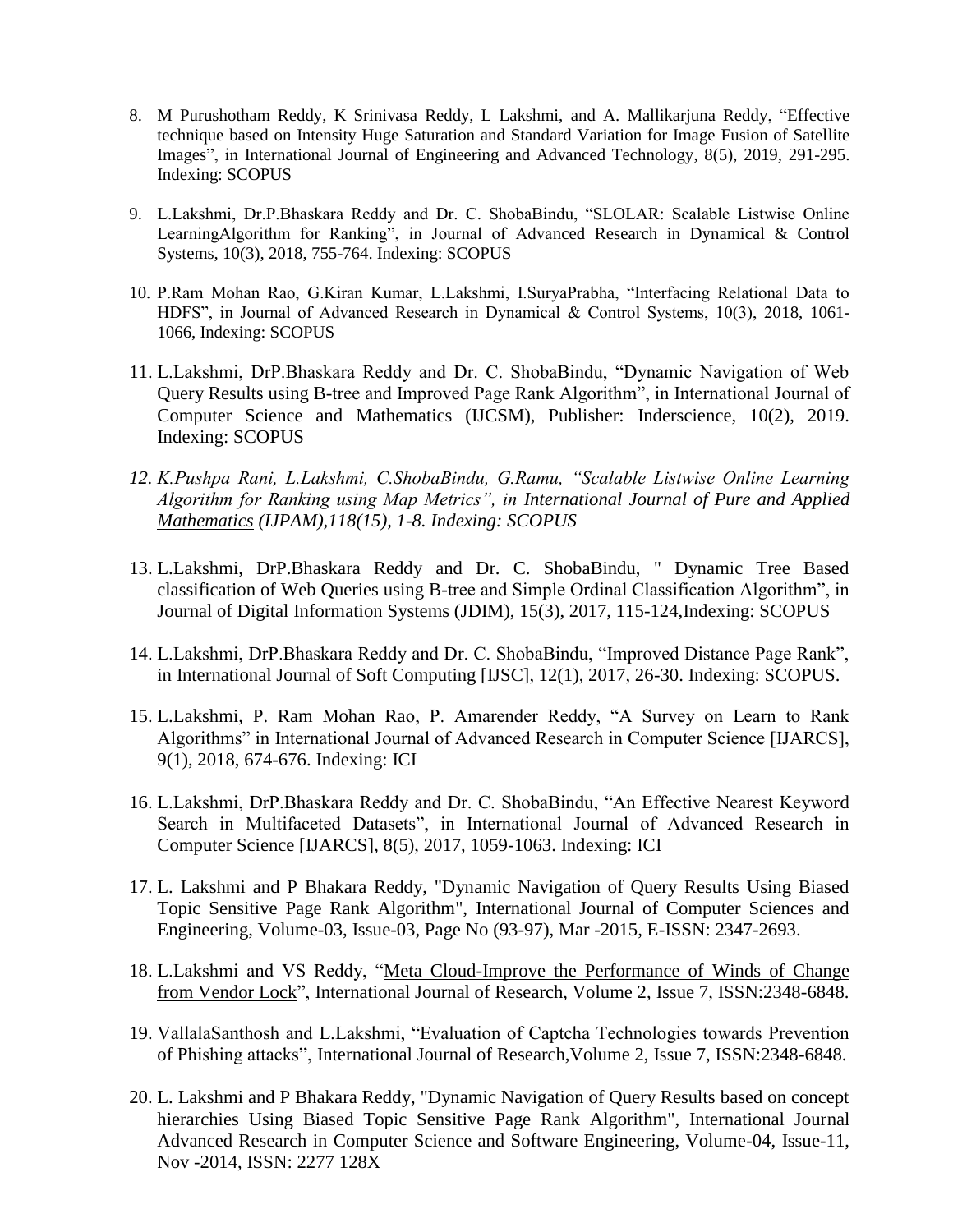- 21. L.Lakshmi, U.Sirisha, K.Kiranreddy," A Relative and significant scientific cram of the Li-Fi – (A upcoming Communication) V/S Wi-Fi" International Journal of Advanced Scientific and Technical Research Issue 3 volume 6, Nov.-Dec. 2013, ISSN 2249-9954.
- 22. KandeArchana**,** Lingutla Lakshmi Dr.A.Govardhan, "Higher level security by Using Face and Iris recognition in ATM System"**,**National Conference on Advanced Computing and Networking December-2013-ISBN: 978 -93-83038- 11- 4
- 23. U.Sirisha, L.Lakshmi, P.Deepthi**, "** Query Results Optimization Using Ontology and Result Diversification ", International Journal of Advanced Research in Computer Science and Software Engineering(IJARCSSE) ISSN: 2277 128X Volume 3, Issue 10, October 2013.
- 24. KandeArchana, Linugtla Lakshmi, Dr.A. Govardhan,"Maximizing Efficiency Of multiple– Path Source Routing in Presence of Jammer",IOSR Journal of Computer Engineering (IOSR-JCE) e-ISSN: 2278-0661, p- ISSN: 2278-8727Volume 11, Issue 3 (May. - Jun. 2013), PP 10-16

#### *International Conference Publications*

- **1.** P.Swarnajali and L.Lakshmi, "Blood Friend using mobile application", in IEEE international conference on emerging trends in science & Engineering, Publisher: IEEE Indexing: Scopus
- **2.** L.Lakshmi, DrP.Bhaskara Reddy and Dr. C. ShobaBindu, "Dynamic Navigation of Query Results Based on Hash Based Indexing and Improved Distance Page Rank" in Proceedings of ICAIECES 2017, Springer-Advances in Intelligent Systems and Computing, Publishers: Springer-AISC, Indexing: SCOPUS.
- **3.** L.Lakshmi, DrP.Bhaskara Reddy and Dr. C. ShobaBindu, "A comparative Study of Navigation techniques and information retrieval algorithms for web mining", in Proceedings of IET 2016, International Conference on Soft Computing Techniques in Engineering Technology, Publishers: IET INSPEC

#### *Patent Publication*

- 1. Method of load distribution balancing for FOG cloud computing in IOT Environment, Application No: 201941044511
- 2. Real time crop monitoring using internet of things (IOT) based precision agriculture, Application No: 202041004551

#### *FDP's Attended / Conducted*

- 1. IAAC one week International faculty development program on during  $18<sup>th</sup>$ -24<sup>th</sup> May 2020 on "Online Teaching Tools for Trainers"
- 2. Participated in IIC Online Sessions conducted by Institution's Innovation Council (IIC) of MHRD's Innovation Cell, New Delhi to promote Innovation, IPR, Entrepreneurship, and Start-ups among HEIs from  $28<sup>th</sup>$  April to 22nd May 2020